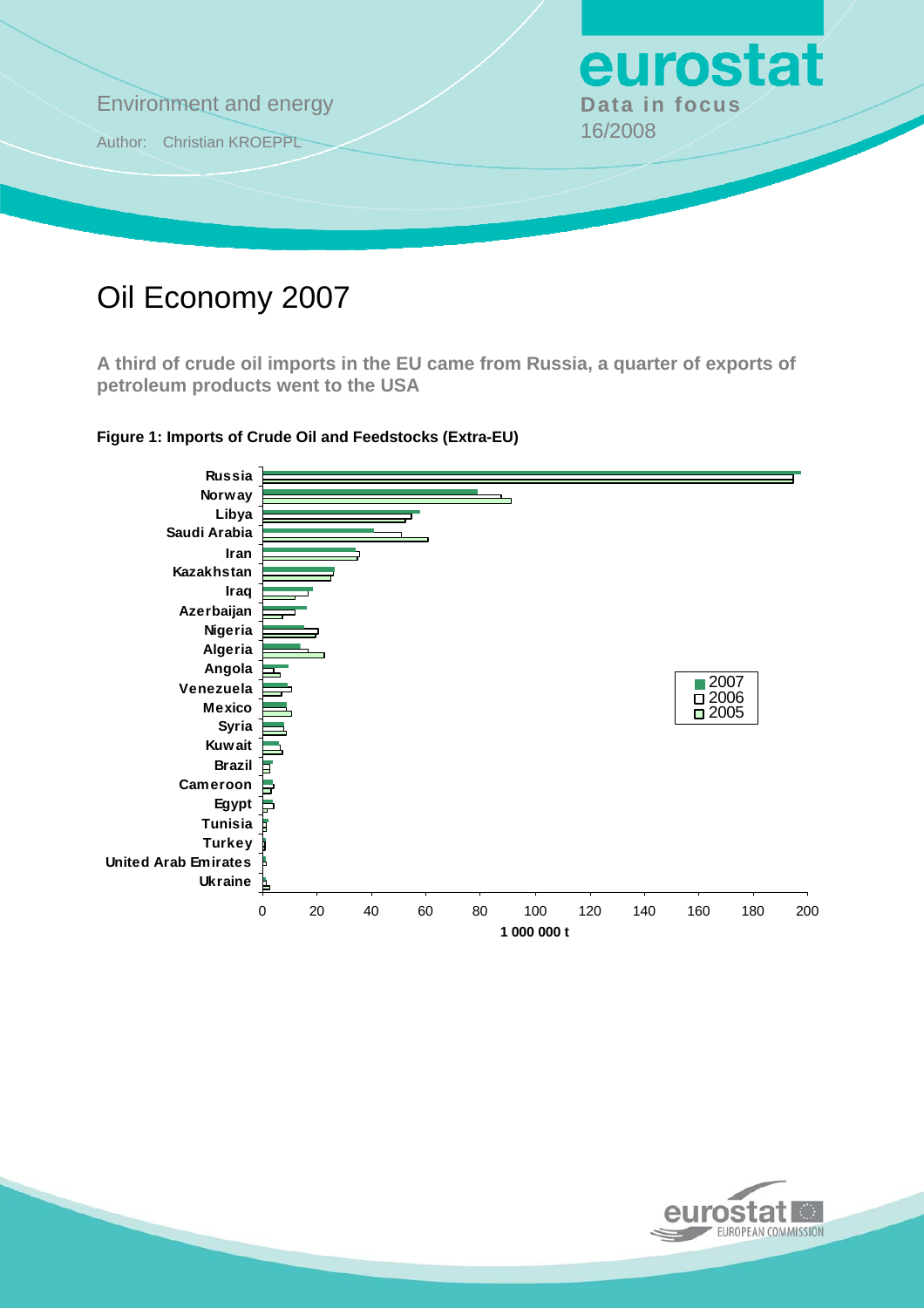

# **Figure 2: Oil Dependency (Crude Oil and Petroleum Products)1)**

|                        | <b>Crude Oil and Feedstocks</b> |                          |                          |                          |         |         |                      |         |                         |         |         | 1000t   |  |
|------------------------|---------------------------------|--------------------------|--------------------------|--------------------------|---------|---------|----------------------|---------|-------------------------|---------|---------|---------|--|
| eurostat               |                                 |                          | Production               |                          |         |         | <b>Total Imports</b> |         | <b>Extra-EU Imports</b> |         |         |         |  |
|                        | 2005                            | 2006                     | 2007                     | 07/06 %                  | 2005    | 2006    | 2007                 | 07/06 % | 2005                    | 2006    | 2007    | 07/06 % |  |
| European Union (EU-27) | 124 431                         | 112 333                  | 112 468                  | 0.1                      | 648 568 | 646 949 | 638 658              | $-1.3$  | 592 513                 | 588 597 | 582 846 | $-1.0$  |  |
| Euro area              | 15 196                          | 15 082                   | 17053                    | 13.1                     | 506 091 | 501 437 | 497 164              | $-0.9$  | 463 067                 | 457 436 | 454 110 | $-0.7$  |  |
| Belgium                | <b>.</b>                        | $\overline{\phantom{a}}$ | $\overline{\phantom{a}}$ | $\overline{\phantom{a}}$ | 35 561  | 35 165  | 36 608               | 4.1     | 29 919                  | 29 787  | 32 635  | 9.6     |  |
| <b>Bulgaria</b>        | 29                              | 25                       | 24                       | $-4.0$                   | 6 3 3 3 | 7075    | 7 109                | 0.5     | 6 3 3 3                 | 7075    | 7 1 0 9 | 0.5     |  |
| <b>Czech Republic</b>  | 333                             | 366                      | 364                      | $-0.5$                   | 7820    | 7870    | 7 2 7 6              | $-7.5$  | 7731                    | 7768    | 7 1 8 7 | $-7.5$  |  |
| Denmark                | 18 518                          | 16 318                   | 15 170                   | $-7.0$                   | 2782    | 2716    | 2 0 5 5              | $-24.3$ | 2719                    | 2707    | 2 0 3 1 | $-25.0$ |  |
| Germany                | 3 4 7 0                         | 3 3 8 2                  | 5 1 8 1                  | 53.2                     | 112 314 | 109 648 | 106 815              | $-2.6$  | 94 696                  | 94 357  | 89 633  | $-5.0$  |  |
| Estonia                |                                 |                          |                          |                          |         |         |                      |         |                         |         |         |         |  |
| Ireland                |                                 |                          |                          |                          | 3 2 7 3 | 3 1 9 5 | 2877                 | $-10.0$ | 2 5 0 1                 | 2692    | 1958    | $-27.3$ |  |
| Greece                 | 100                             | 94                       | 81                       | $-13.8$                  | 20 219  | 22 4 21 | 22 786               | 1.6     | 20 123                  | 22 291  | 22 674  | 1.7     |  |
| Spain                  | 166                             | 139                      | 142                      | 2.2                      | 60 243  | 61 225  | 59 009               | $-3.6$  | 59 109                  | 59 631  | 57 347  | $-3.8$  |  |
| France                 | 1 6 4 3                         | 1 9 0 2                  | 997                      | $-47.6$                  | 84 328  | 82 011  | 80 734               | $-1.6$  | 77 140                  | 74 169  | 75 068  | 1.2     |  |
| Italy                  | 6616                            | 6598                     | 6604                     | 0.1                      | 95 667  | 93 496  | 95 918               | 2.6     | 95 338                  | 92 874  | 95 103  | 2.4     |  |
| Cyprus                 |                                 |                          |                          |                          |         |         |                      |         |                         |         |         |         |  |
| Latvia                 |                                 |                          |                          |                          |         |         | 27                   |         |                         |         | 27      |         |  |
| Lithuania              | 216                             | 180                      | 155                      | $-13.9$                  | 9 0 0 0 | 8518    | 5810                 | $-31.8$ | 8989                    | 8 4 7 7 | 5658    | $-33.3$ |  |
| Luxembourg             |                                 |                          |                          |                          |         |         |                      |         |                         |         |         |         |  |
| Hungary                | 1 0 7 7                         | 1 0 3 8                  | 931                      | $-10.3$                  | 6620    | 7 100   | 7 1 6 0              | 0.8     | 6598                    | 6 9 0 4 | 7023    | 1.7     |  |
| <b>Malta</b>           |                                 |                          |                          |                          |         |         |                      |         |                         |         |         |         |  |
| <b>Netherlands</b>     | 2 2 6 9                         | 2 0 2 2                  | 3 1 0 3                  | 53.4                     | 61 731  | 59 210  | 58 678               | $-0.9$  | 53 473                  | 50 224  | 48 4 89 | $-3.5$  |  |
| Austria                | 932                             | 945                      | 945                      | 0.0                      | 8 1 7 2 | 8313    | 8 1 5 0              | $-2.0$  | 7736                    | 7947    | 7773    | $-2.2$  |  |
| Poland                 | 857                             | 769                      | 688                      | $-10.5$                  | 18 281  | 20 680  | 21 876               | 5.8     | 18 171                  | 20 497  | 21 535  | 5.1     |  |
| Portugal               |                                 |                          |                          |                          | 14 140  | 14 616  | 13517                | $-7.5$  | 13889                   | 13841   | 13 4 32 | $-3.0$  |  |
| Romania                | 5 4 2 8                         | 5016                     | 5 0 7 1                  | 1.1                      | 8 6 8 9 | 8676    | 8 5 3 3              | $-1.6$  | 8689                    | 8676    | 8533    | $-1.6$  |  |
| Slovenia               |                                 |                          |                          |                          |         |         |                      |         |                         |         |         |         |  |
| Slovakia               | 33                              | 30                       | 23                       | $-22.0$                  | 5 5 3 7 | 5749    | 6 150                | 7.0     | 5516                    | 5710    | 6 1 1 4 | 7.1     |  |
| Finland                |                                 |                          |                          |                          | 10 443  | 12 137  | 12 071               | $-0.5$  | 9 1 4 3                 | 9623    | 9997    | 3.9     |  |
| Sweden                 |                                 |                          |                          |                          | 20 5 20 | 19757   | 18 4 14              | $-6.8$  | 14 087                  | 13 470  | 12 3 66 | $-8.2$  |  |
| <b>United Kingdom</b>  | 82 744                          | 73 509                   | 72 989                   | $-0.7$                   | 56 896  | 57 371  | 57 084               | $-0.5$  | 50 612                  | 49 877  | 51 153  | 2.6     |  |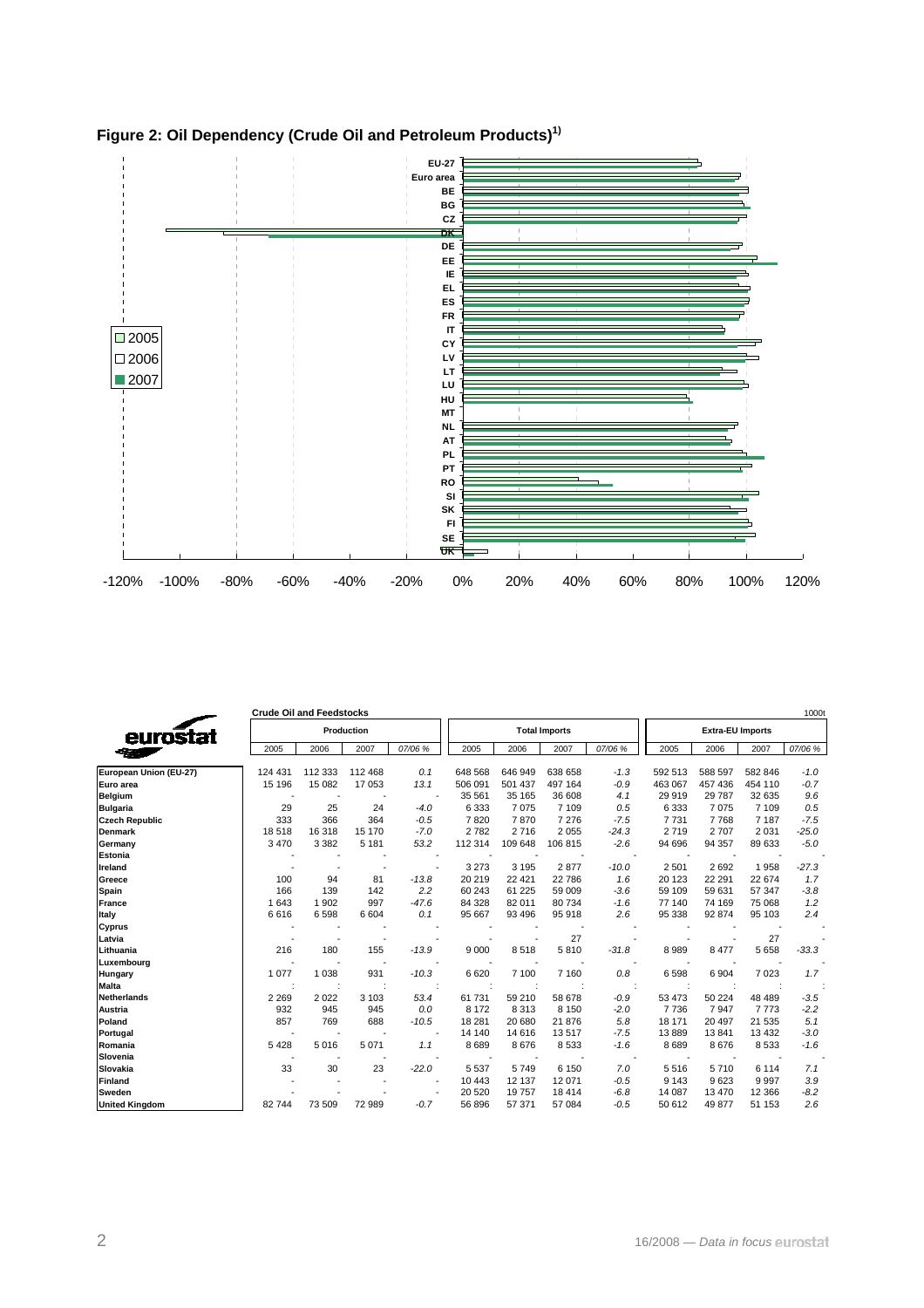|                        | <b>Crude Oil and Feedstocks</b> |         |                      |         |         |         |                            |         |                                     |      |         | 1000t   |
|------------------------|---------------------------------|---------|----------------------|---------|---------|---------|----------------------------|---------|-------------------------------------|------|---------|---------|
| eurostat               |                                 |         | <b>Total Exports</b> |         |         |         | <b>Input to Refineries</b> |         | <b>Stocks on National Territory</b> |      |         |         |
|                        | 2005                            | 2006    | 2007                 | 07/06 % | 2005    | 2006    | 2007                       | 07/06 % | 2005                                | 2006 | 2007    | 07/06 % |
| European Union (EU-27) | 75 814                          | 69 132  | 67 636               | $-2.2$  | 741 590 | 735 122 | 730 115                    | $-0.7$  |                                     |      | 70 249  |         |
| Euro area              | 7 5 4 2                         | 6749    | 8 4 0 3              | 24.5    | 556 449 | 551 495 | 552 836                    | 0.2     |                                     |      | 53818   |         |
| <b>Belgium</b>         | 3 2 3 1                         | 2768    | 3476                 | 25.6    | 37 645  | 37 342  | 39 274                     | 5.2     |                                     |      | 723     |         |
| <b>Bulgaria</b>        |                                 |         |                      |         | 6454    | 7089    | 7 10 6                     | 0.2     |                                     |      | 224     |         |
| <b>Czech Republic</b>  | 58                              | 42      | 16                   | $-61.9$ | 7811    | 7959    | 7578                       | $-4.8$  |                                     |      | 1 1 2 1 |         |
| <b>Denmark</b>         | 13763                           | 11 588  | 9515                 | $-17.9$ | 7527    | 7946    | 7778                       | $-2.1$  |                                     |      | 664     |         |
| Germany                | 702                             | 549     | 690                  | 25.6    | 124 130 | 121 417 | 119 186                    | $-1.8$  |                                     |      | 18 681  |         |
| Estonia                |                                 |         |                      |         |         |         |                            |         |                                     |      |         |         |
| Ireland                |                                 |         |                      |         | 3 3 1 1 | 3 1 4 1 | 2762                       | $-12.1$ |                                     |      | 136     |         |
| Greece                 | 918                             | 1 0 5 4 | 1 0 5 6              | 0.2     | 21 24 6 | 22 28 9 | 23 132                     | 3.8     |                                     |      | 2073    |         |
| Spain                  |                                 |         |                      |         | 60 893  | 61 942  | 60 370                     | $-2.5$  |                                     |      | 7020    |         |
| France                 |                                 |         | 129                  |         | 87 103  | 87 646  | 85 836                     | $-2.1$  |                                     |      | 9552    |         |
| Italy                  | 1 5 5 3                         | 1707    | 2 1 1 7              | 24.0    | 101 387 | 98 045  | 100 938                    | 3.0     |                                     |      | 6 3 9 1 |         |
| Cyprus                 |                                 |         |                      |         |         |         |                            |         |                                     |      |         |         |
| Latvia                 |                                 |         |                      |         |         |         |                            |         |                                     |      |         |         |
| Lithuania              | 147                             | 116     | 156                  | 34.5    | 9 2 2 7 | 8 2 5 1 | 5 6 9 5                    | $-31.0$ |                                     |      | 414     |         |
| Luxembourg             |                                 |         |                      |         |         |         |                            |         |                                     |      |         |         |
| Hungary                | 359                             | 826     | 612                  | $-25.9$ | 8 2 7 8 | 8548    | 8738                       | 2.2     |                                     |      | 802     |         |
| <b>Malta</b>           |                                 |         |                      |         |         |         |                            |         |                                     |      |         |         |
| <b>Netherlands</b>     | 1 1 38                          | 671     | 935                  | 39.4    | 85 470  | 81 917  | 84 168                     | 2.7     |                                     |      | 4993    |         |
| Austria                |                                 |         |                      |         | 9666    | 9465    | 9 4 0 7                    | $-0.6$  |                                     |      | 1780    |         |
| Poland                 | 237                             | 283     | 270                  | $-4.6$  | 18822   | 21 548  | 21 752                     | 0.9     |                                     |      | 4696    |         |
| Portugal               |                                 |         |                      |         | 14 178  | 14 539  | 13 4 53                    | $-7.5$  |                                     |      | 1 2 4 6 |         |
| Romania                |                                 |         |                      |         | 14 2 23 | 13 931  | 13 596                     | $-2.4$  |                                     |      | 393     |         |
| Slovenia               |                                 |         |                      |         |         |         |                            |         |                                     |      |         |         |
| Slovakia               | 33                              | 29      | 25                   | $-13.8$ | 6 3 8 1 | 6 1 9 6 | 6 3 5 1                    | 2.5     |                                     |      | 511     |         |
| Finland                |                                 |         |                      |         | 11 4 20 | 13752   | 14 310                     | 4.1     |                                     |      | 1 2 2 3 |         |
| Sweden                 | 515                             | 542     | 594                  | 9.6     | 20 698  | 20 894  | 18790                      | $-10.1$ |                                     |      | 1 2 9 7 |         |
| <b>United Kingdom</b>  | 53 160                          | 48 957  | 48 045               | $-1.9$  | 85 720  | 81 265  | 79 895                     | $-1.7$  |                                     |      | 6 3 0 9 |         |

**Figure 3: Net Imports of Crude Oil and Feedstocks** 

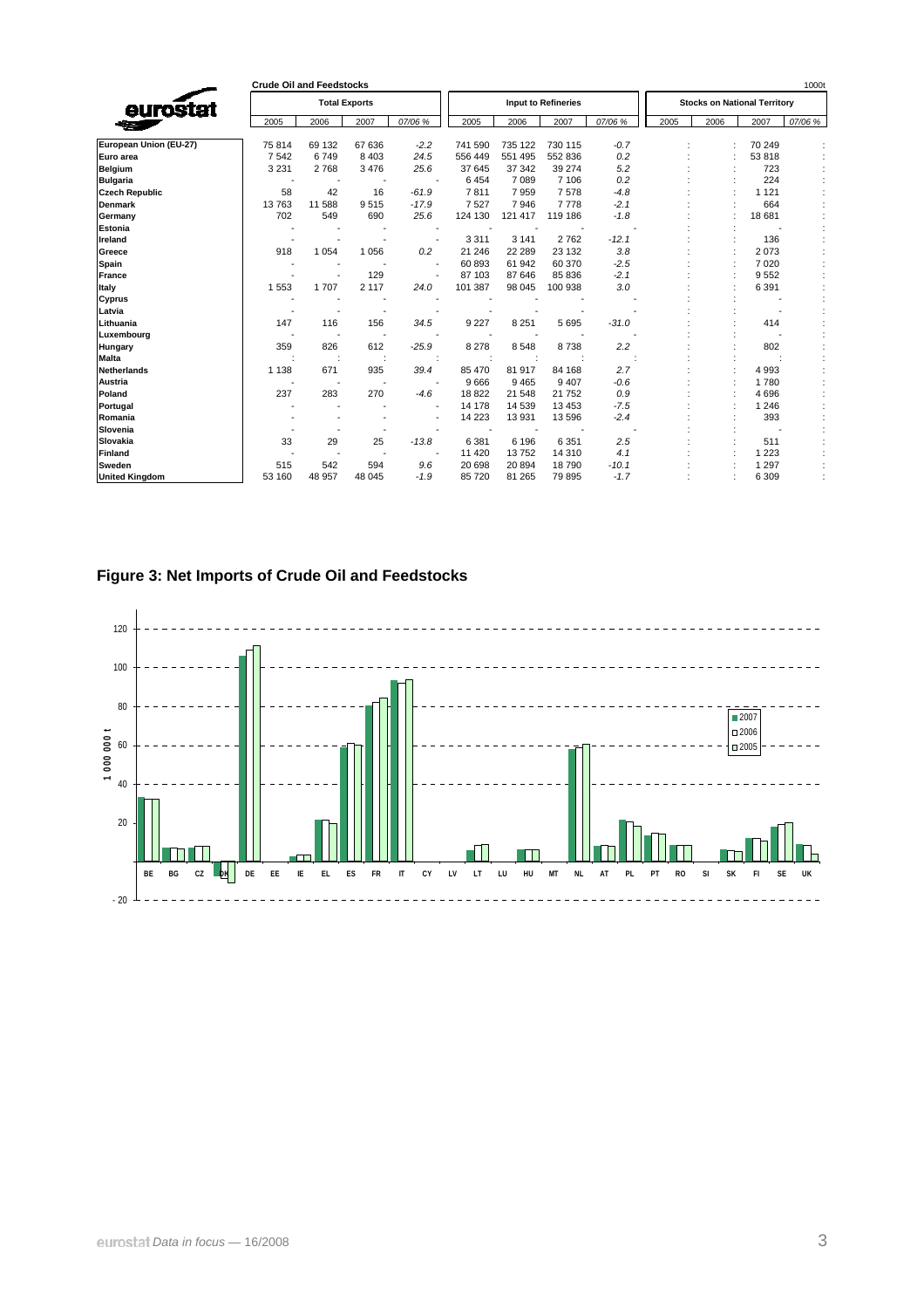|                        |         | <b>Petroleum Products - Inland Deliveries</b> |         | 1000t   |         |         |                     |         |                                |         |         |         |  |
|------------------------|---------|-----------------------------------------------|---------|---------|---------|---------|---------------------|---------|--------------------------------|---------|---------|---------|--|
| eurostat               |         |                                               | Total   |         |         |         | <b>Motor Spirit</b> |         | <b>Kerosenes and Jet Fuels</b> |         |         |         |  |
|                        | 2005    | 2006                                          | 2007    | 07/06 % | 2005    | 2006    | 2007                | 07/06 % | 2005                           | 2006    | 2007    | 07/06 % |  |
| European Union (EU-27) | 613712  | 613823                                        | 591 327 | $-3.7$  | 107 821 | 105 688 | 103 214             | $-2.3$  | 55716                          | 56 570  | 57 375  | 1.4     |  |
| Euro area              | 461 953 | 457 938                                       | 436 838 | $-4.6$  | 72 329  | 69 521  | 67 574              | $-2.8$  | 35 26 3                        | 36 347  | 37 344  | 2.7     |  |
| <b>Belgium</b>         | 20 662  | 19636                                         | 18795   | $-4.3$  | 1760    | 1 4 6 5 | 1 3 7 6             | $-6.1$  | 1 3 0 5                        | 1 2 1 9 | 1 0 6 7 | $-12.5$ |  |
| <b>Bulgaria</b>        | 4 1 2 0 | 4 4 9 3                                       | 5 3 2 6 | 18.5    | 609     | 632     | 958                 | 51.6    | 204                            | 220     | 215     | $-2.3$  |  |
| <b>Czech Republic</b>  | 9643    | 9613                                          | 9457    | $-1.6$  | 2 0 5 5 | 2014    | 2 0 8 5             | 3.5     | 340                            | 344     | 378     | 9.9     |  |
| <b>Denmark</b>         | 7834    | 8 1 5 7                                       | 8 1 0 4 | $-0.6$  | 1876    | 1861    | 1837                | $-1.3$  | 932                            | 905     | 1 0 8 7 | 20.1    |  |
| Germany                | 111 395 | 113 527                                       | 104 946 | $-7.6$  | 23 4 48 | 22 621  | 21 313              | $-5.8$  | 8 1 0 1                        | 8510    | 8822    | 3.7     |  |
| <b>Estonia</b>         | 824     | 1 1 9 0                                       | 1 3 6 4 | 14.6    | 295     | 328     | 383                 | 16.8    | 8                              | 39      | 69      | 76.9    |  |
| Ireland                | 9038    | 9023                                          | 8826    | $-2.2$  | 1713    | 1728    | 1827                | 5.7     | 1680                           | 1798    | 1886    | 4.9     |  |
| Greece                 | 16792   | 17519                                         | 17 002  | $-3.0$  | 3918    | 3 9 5 9 | 4 1 3 7             | 4.5     | 1 1 1 0                        | 1 2 8 0 | 1 2 8 5 | 0.4     |  |
| Spain                  | 66 560  | 65 2 26                                       | 65 997  | 1.2     | 7 2 7 0 | 6938    | 6 6 8 0             | $-3.7$  | 5 1 8 3                        | 5 4 2 2 | 5 704   | 5.2     |  |
| France                 | 86 822  | 85 849                                        | 84 341  | $-1.8$  | 9610    | 9 0 8 1 | 8 6 0 9             | $-5.2$  | 6927                           | 7 0 6 6 | 7 2 4 6 | 2.5     |  |
| Italy                  | 77 170  | 76 607                                        | 74 309  | $-3.0$  | 13 347  | 12 602  | 12 4 26             | $-1.4$  | 4 5 0 9                        | 4 4 8 8 | 4581    | 2.1     |  |
| Cyprus                 | 2611    | 2635                                          | 2697    | 2.4     | 305     | 322     | 352                 | 9.3     | 306                            | 314     | 303     | $-3.5$  |  |
| Latvia                 | 1 3 5 4 | 1 4 4 1                                       | 1566    | 8.7     | 342     | 378     | 407                 | 7.7     | 58                             | 74      | 90      | 21.6    |  |
| Lithuania              | 2022    | 2059                                          | 2 2 2 8 | 8.2     | 339     | 360     | 433                 | 20.3    | 50                             | 50      | 69      | 38.0    |  |
| Luxembourg             | 3094    | 2915                                          | 2883    | $-1.1$  | 501     | 450     | 431                 | $-4.2$  | 421                            | 392     | 422     | 7.7     |  |
| Hungary                | 6542    | 6900                                          | 7022    | 1.8     | 1 4 6 4 | 1546    | 1579                | 2.1     | 251                            | 240     | 255     | 6.3     |  |
| <b>Malta</b>           |         |                                               |         |         |         |         |                     |         |                                |         |         |         |  |
| <b>Netherlands</b>     | 27 985  | 27 0 22                                       | 19 353  | $-28.4$ | 4 101   | 4 1 7 3 | 4 3 9 6             | 5.3     | 3638                           | 3 6 6 0 | 3659    | 0.0     |  |
| <b>Austria</b>         | 13 4 39 | 13 530                                        | 12 962  | $-4.2$  | 2 0 7 4 | 2 0 0 3 | 1951                | $-2.6$  | 652                            | 684     | 697     | 1.9     |  |
| Poland                 | 19803   | 21 268                                        | 21 451  | 0.9     | 4 0 24  | 4 1 9 9 | 4 1 5 4             | $-1.1$  | 293                            | 412     | 432     | 4.9     |  |
| Portugal               | 14 990  | 13 2 8 8                                      | 13 308  | 0.2     | 1 804   | 1678    | 1587                | $-5.4$  | 859                            | 899     | 972     | 8.1     |  |
| Romania                | 8 2 6 2 | 8634                                          | 8645    | 0.1     | 1588    | 1 5 9 1 | 1536                | $-3.5$  | 158                            | 165     | 161     | $-2.4$  |  |
| Slovenia               | 2 3 4 6 | 2 2 0 7                                       | 2 4 9 1 | 12.9    | 599     | 638     | 620                 | $-2.8$  | 22                             | 23      | 31      | 34.8    |  |
| Slovakia               | 2695    | 2777                                          | 2950    | 6.2     | 628     | 642     | 637                 | $-0.8$  | 41                             | 39      | 60      | 53.8    |  |
| <b>Finland</b>         | 9 0 4 9 | 8954                                          | 8928    | $-0.3$  | 1879    | 1863    | 1869                | 0.3     | 550                            | 592     | 669     | 13.0    |  |
| Sweden                 | 13 216  | 13 117                                        | 12 9 26 | $-1.5$  | 4 0 9 1 | 3 9 8 4 | 3 9 2 4             | $-1.5$  | 870                            | 889     | 944     | 6.2     |  |
| <b>United Kinadom</b>  | 75 4 44 | 76 236                                        | 73 450  | $-3.7$  | 18 182  | 18 632  | 17 707              | $-5.0$  | 17 249                         | 16 845  | 16 271  | $-3.4$  |  |

|                        |         |         |                  | <b>Petroleum Products - Inland Deliveries</b> |              |         |                      |         |                                                   |         |         | 1000t   |
|------------------------|---------|---------|------------------|-----------------------------------------------|--------------|---------|----------------------|---------|---------------------------------------------------|---------|---------|---------|
| eurostat               |         |         | Gas / Diesel Oil |                                               |              |         | <b>Residual Fuel</b> |         | <b>Miscellaneous</b><br><b>Petroleum Products</b> |         |         |         |
|                        | 2005    | 2006    | 2007             | 07/06 %                                       | 2005         | 2006    | 2007                 | 07/06 % | 2005                                              | 2006    | 2007    | 07/06 % |
| European Union (EU-27) | 276 513 | 282 469 | 278 505          | $-1.4$                                        | 47 802       | 45 048  | 38 884               | $-13.7$ | 97 061                                            | 96 398  | 87 479  | $-9.3$  |
| Euro area              | 218 043 | 221 136 | 214 333          | $-3.1$                                        | 39 150       | 36 747  | 32 5 20              | $-11.5$ | 78 622                                            | 77 104  | 68 968  | $-10.6$ |
| <b>Belgium</b>         | 11782   | 11 245  | 10572            | $-6.0$                                        | 1 4 3 8      | 1 1 9 9 | 1 0 0 5              | $-16.2$ | 4 0 5 8                                           | 4 177   | 4 4 1 3 | 5.6     |
| <b>Bulgaria</b>        | 1455    | 1776    | 2 1 7 9          | 22.7                                          | 244          | 202     | 219                  | 8.4     | 1 1 6 8                                           | 1 2 1 5 | 1 3 2 1 | 8.7     |
| <b>Czech Republic</b>  | 3843    | 3978    | 4 0 6 8          | 2.3                                           | 499          | 389     | 371                  | $-4.6$  | 2631                                              | 2635    | 2 3 9 8 | $-9.0$  |
| <b>Denmark</b>         | 3773    | 4 0 2 5 | 3946             | $-2.0$                                        | 572          | 632     | 469                  | $-25.8$ | 535                                               | 564     | 606     | 7.4     |
| Germany                | 52 997  | 55 637  | 48 984           | $-12.0$                                       | 6 0 4 4      | 6 2 8 8 | 6 0 8 2              | $-3.3$  | 17531                                             | 17 146  | 16 392  | $-4.4$  |
| <b>Estonia</b>         | 536     | 601     | 690              | 14.8                                          | 67           | 210     | 200                  | $-4.8$  |                                                   |         |         |         |
| Ireland                | 3589    | 3720    | 3969             | 6.7                                           | 1 2 7 9      | 1 0 0 2 | 738                  | $-26.3$ | 636                                               | 636     | 265     | $-58.3$ |
| Greece                 | 7474    | 7606    | 7 2 7 6          | $-4.3$                                        | 2641         | 2 8 3 4 | 2762                 | $-2.5$  | 1 1 8 8                                           | 1 3 7 3 | 1 0 9 3 | $-20.4$ |
| Spain                  | 33 350  | 34 113  | 35 573           | 4.3                                           | 6 3 8 3      | 4815    | 4 1 4 7              | $-13.9$ | 12 103                                            | 11 847  | 11 826  | $-0.2$  |
| France                 | 48 511  | 48 247  | 47 644           | $-1.2$                                        | 3 2 1 0      | 3 0 9 6 | 2773                 | $-10.4$ | 15 260                                            | 15 243  | 15 061  | $-1.2$  |
| Italy                  | 30 973  | 31 244  | 30 947           | $-1.0$                                        | 11 552       | 11 688  | 9556                 | $-18.2$ | 12879                                             | 12 840  | 13 206  | 2.9     |
| <b>Cyprus</b>          | 540     | 535     | 516              | $-3.6$                                        | 1 1 7 5      | 1 200   | 1 2 5 7              | 4.8     | 232                                               | 210     | 214     | 1.9     |
| Latvia                 | 677     | 728     | 839              | 15.2                                          | 78           | 53      | 40                   | $-24.5$ | 143                                               | 149     | 138     | $-7.4$  |
| Lithuania              | 854     | 898     | 1 100            | 22.5                                          | 191          | 209     | 75                   | $-64.1$ | 314                                               | 271     | 294     | 8.5     |
| Luxembourg             | 2 1 3 7 | 2 0 4 0 | 2 0 0 7          | $-1.6$                                        | $\mathbf{1}$ | 1       | $\mathbf{1}$         | 0.0     | 23                                                | 21      | 12      | $-42.9$ |
| Hungary                | 2836    | 2865    | 3 0 5 5          | 6.6                                           | 188          | 147     | 118                  | $-19.7$ | 1483                                              | 1 663   | 1679    | 1.0     |
| <b>Malta</b>           |         |         |                  |                                               |              |         |                      |         |                                                   |         |         |         |
| <b>Netherlands</b>     | 7453    | 7785    | 7983             | 2.5                                           | 28           | 34      | 92                   | 171.6   | 9383                                              | 8711    | 1 5 6 4 | $-82.0$ |
| Austria                | 8 1 3 1 | 8019    | 7753             | $-3.3$                                        | 1 0 6 9      | 1 0 6 2 | 916                  | $-13.7$ | 1 3 4 2                                           | 1 5 8 3 | 1 4 9 2 | $-5.7$  |
| Poland                 | 8946    | 9985    | 10831            | 8.5                                           | 1 3 4 7      | 1 4 9 7 | 762                  | $-49.1$ | 2653                                              | 2850    | 2 9 2 7 | 2.7     |
| Portugal               | 5569    | 5406    | 5 4 5 7          | 0.9                                           | 2829         | 1882    | 1765                 | $-6.2$  | 3048                                              | 2 5 3 8 | 2668    | 5.1     |
| Romania                | 3014    | 3 2 9 0 | 3881             | 18.0                                          | 1 0 3 4      | 1 1 4 8 | 556                  | $-51.6$ | 1717                                              | 1688    | 1746    | 3.4     |
| Slovenia               | 1473    | 1550    | 1583             | 2.1                                           | 44           | 77      | 60                   | $-22.1$ | 119                                               | 133     | 117     | $-12.0$ |
| Slovakia               | 1 1 1 5 | 1 1 8 4 | 1 3 6 3          | 15.1                                          | 13           | 33      | 12                   | $-63.6$ | 754                                               | 740     | 742     | 0.3     |
| <b>Finland</b>         | 4 0 64  | 3989    | 4 0 6 9          | 2.0                                           | 1 4 5 7      | 1 5 6 9 | 1 3 6 6              | $-12.9$ | 820                                               | 646     | 645     | $-0.2$  |
| Sweden                 | 4808    | 4916    | 4785             | $-2.7$                                        | 1 1 8 6      | 1 2 5 2 | 982                  | $-21.6$ | 1534                                              | 1 3 1 4 | 1522    | 15.8    |
| <b>United Kingdom</b>  | 26 613  | 27 087  | 27 435           | 1.3                                           | 3 2 3 3      | 2 5 2 9 | 2 5 6 0              | 1.2     | 5 5 0 6                                           | 6 205   | 5 1 3 8 | $-17.2$ |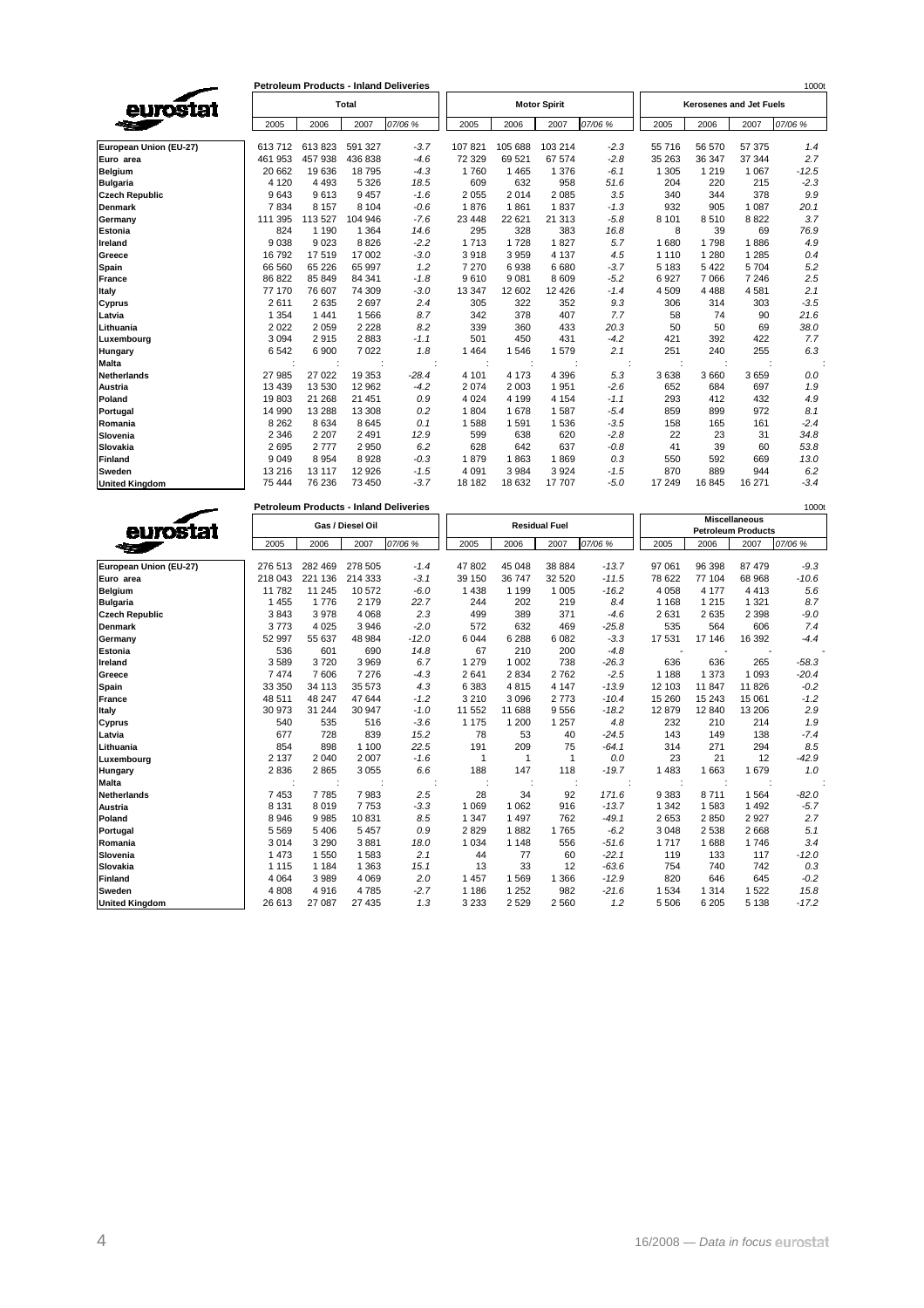|                        |         | <b>Petroleum Products</b> |                      |         |         |         |                      | 1000t   |
|------------------------|---------|---------------------------|----------------------|---------|---------|---------|----------------------|---------|
| eurostat               |         |                           | <b>Total Imports</b> |         |         |         | <b>Total Exports</b> |         |
|                        | 2005    | 2006                      | 2007                 | 07/06 % | 2005    | 2006    | 2007                 | 07/06 % |
| European Union (EU-27) | 282 314 | 299 397                   | 277 325              | $-7.4$  | 271 862 | 278 097 | 267 034              | $-4.0$  |
| Euro area              | 233 294 | 241 621                   | 221 397              | $-8.4$  | 203 643 | 209 596 | 201 715              | $-3.8$  |
| <b>Belgium</b>         | 20 210  | 19 178                    | 17 371               | $-9.4$  | 22 210  | 21 054  | 20 917               | $-0.7$  |
| <b>Bulgaria</b>        | 1 2 5 8 | 1569                      | 1590                 | 1.3     | 2839    | 3806    | 2 9 9 4              | $-21.3$ |
| <b>Czech Republic</b>  | 3 0 8 1 | 2865                      | 3 1 5 7              | 10.2    | 1 2 0 5 | 1 1 3 4 | 997                  | $-12.1$ |
| <b>Denmark</b>         | 5755    | 5 5 0 1                   | 5784                 | 5.1     | 3 9 5 7 | 4 1 8 2 | 4 6 4 3              | 11.0    |
| Germany                | 34 960  | 36 982                    | 28 6 22              | $-22.6$ | 26 300  | 27 345  | 28 080               | 2.7     |
| <b>Estonia</b>         | 913     | 1 1 3 4                   | 1 2 1 5              | 7.1     |         |         |                      |         |
| Ireland                | 6 2 3 8 | 6910                      | 6 3 6 7              | $-7.9$  | 1563    | 1 3 0 2 | 1 2 5 3              | $-3.8$  |
| Greece                 | 6 0 0 1 | 6 0 3 5                   | 4 8 0 4              | $-20.4$ | 4881    | 5892    | 6 2 9 8              | 6.9     |
| Spain                  | 27 533  | 27 800                    | 30 632               | 10.2    | 8 2 5 8 | 9840    | 10714                | 8.9     |
| <b>France</b>          | 35 859  | 34 673                    | 33 446               | $-3.5$  | 27 160  | 23 690  | 25 6 25              | 8.2     |
| Italy                  | 13 634  | 13 5 25                   | 11791                | $-12.8$ | 27 639  | 25 158  | 23 964               | $-4.7$  |
| <b>Cyprus</b>          | 2644    | 2 7 0 3                   | 2835                 | 4.9     |         |         |                      |         |
| Latvia                 | 2 1 4 5 | 1942                      | 1843                 | $-5.1$  | 511     | 255     | 140                  | $-45.1$ |
| Lithuania              | 421     | 498                       | 693                  | 39.2    | 6697    | 6 2 4 5 | 3713                 | $-40.5$ |
| Luxembourg             | 3 0 8 4 | 2947                      | 2848                 | $-3.4$  | 11      | 6       | 4                    | $-33.3$ |
| <b>Hungary</b>         | 2 1 4 3 | 2 2 0 6                   | 2 3 7 4              | 7.6     | 2765    | 2655    | 2 7 8 4              | 4.9     |
| <b>Malta</b>           |         |                           |                      |         |         |         |                      |         |
| <b>Netherlands</b>     | 63 573  | 73 339                    | 64 501               | $-12.1$ | 75 963  | 84 391  | 73 844               | $-12.5$ |
| Austria                | 7 0 7 7 | 7074                      | 7 0 3 7              | $-0.5$  | 2 1 1 4 | 1649    | 1933                 | 17.2    |
| Poland                 | 5 5 2 7 | 5783                      | 6449                 | 11.5    | 2 4 9 6 | 2851    | 3 0 2 0              | 5.9     |
| Portugal               | 4 9 28  | 3 2 3 9                   | 3519                 | 8.6     | 2 3 6 1 | 3 3 9 2 | 2 4 8 5              | $-26.7$ |
| Romania                | 1 1 4 0 | 1 2 4 8                   | 1 3 5 2              | 8.3     | 5881    | 5 2 5 3 | 4 4 6 4              | $-15.0$ |
| Slovenia               | 2644    | 2845                      | 2945                 | 3.5     | 222     | 399     | 413                  | 3.5     |
| Slovakia               | 1 1 1 8 | 1 2 2 3                   | 1 1 3 4              | $-7.3$  | 3 3 6 0 | 3 4 7 5 | 3753                 | 8.0     |
| <b>Finland</b>         | 4 9 0 9 | 4 3 7 1                   | 4679                 | 7.0     | 4 9 61  | 5 4 7 8 | 6 185                | 12.9    |
| <b>Sweden</b>          | 7 0 9 4 | 7 1 7 7                   | 7 2 3 8              | 0.8     | 10 058  | 10750   | 9996                 | $-7.0$  |
| <b>United Kingdom</b>  | 18 4 25 | 26 630                    | 23 099               | $-13.3$ | 28 450  | 27 895  | 28 814               | 3.3     |

## **Figure 4: Total Exports of Petroleum Products**

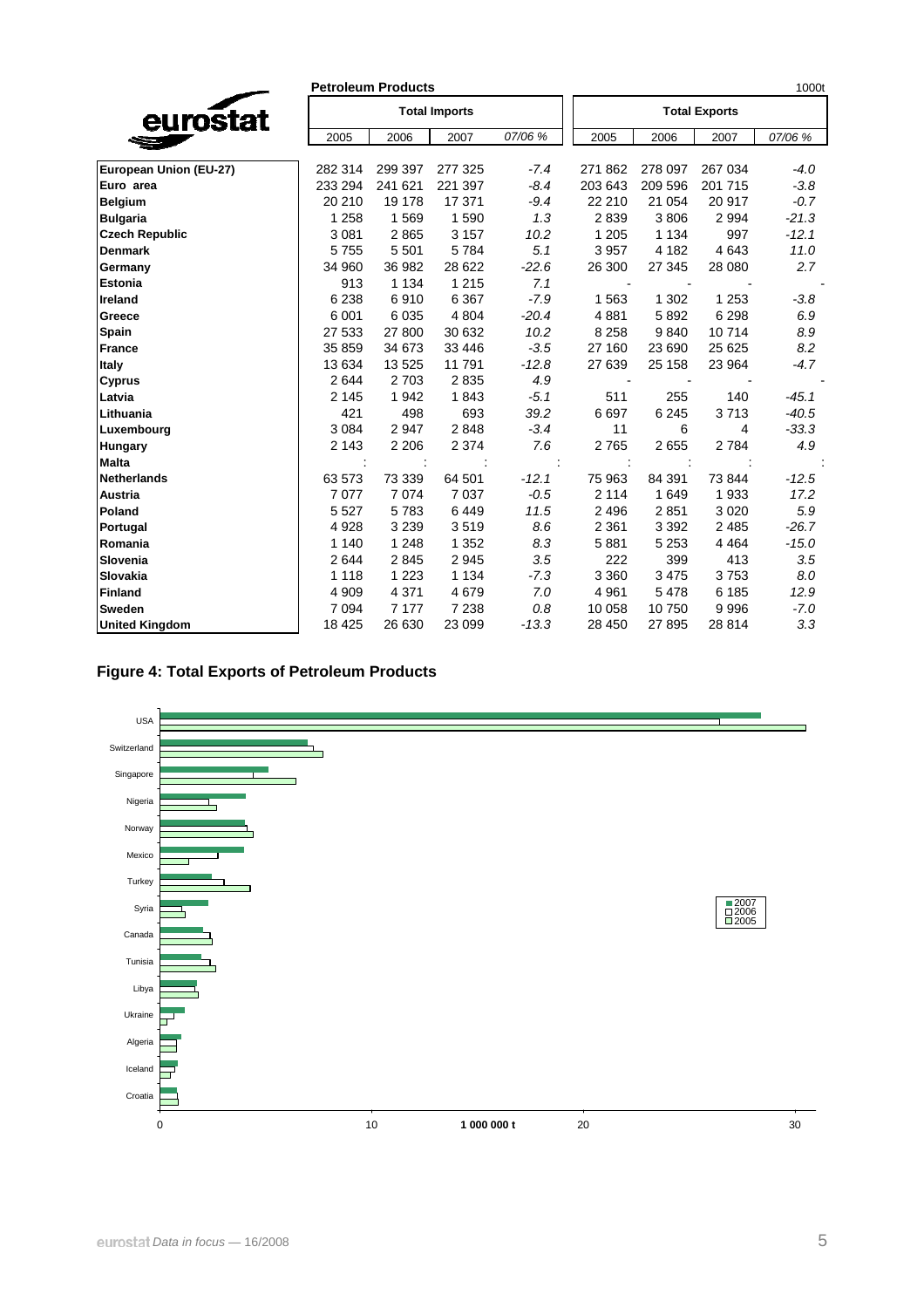### **EU exports of Crude oil and Petroleum Products by country of destination - 2007**

(1000 t)

|                             |                | Liquefied |        |                |        | Gas            |          |                | Other          | All           |
|-----------------------------|----------------|-----------|--------|----------------|--------|----------------|----------|----------------|----------------|---------------|
| Country                     | Crude          | Petroleum | Motor  | Kerosenes      |        | <b>Diesel</b>  | Residual | Petroleum      | Petroleum      | Petroleum     |
|                             | Oil            | Gas       | Spirit | Jet Fuels      | Naptha | Oil            | Fuel Oil | Coke           | Products       | Products      |
|                             | $\overline{a}$ | 1         | 11     | ÷,             |        | 86             | 529      |                | 320            | 1011          |
|                             |                |           |        |                |        |                |          |                |                |               |
|                             |                |           |        |                |        |                |          |                | 34             | 242           |
|                             |                |           |        |                | 3      |                |          |                | 6              | g             |
|                             |                |           |        |                |        |                |          |                |                |               |
|                             |                |           |        |                |        |                |          |                |                |               |
|                             |                |           |        |                |        |                |          |                |                |               |
|                             |                | 1         | 29     | $\overline{7}$ |        | 67             | 19       |                | 24             | 149           |
|                             |                |           |        | 77             |        | 592            |          |                | 193            | 879           |
|                             |                |           |        |                |        |                |          |                | ٠.             |               |
|                             | 1732           |           | 1556   |                | 68     |                | 281      |                | 56             | 2029          |
| China, People's Republic of |                | 11        |        |                |        | $\overline{4}$ |          | 25             | 54             | 96            |
|                             | $\overline{a}$ |           |        |                |        | 33             |          |                | $\overline{4}$ | 37            |
|                             | $\overline{a}$ |           |        | $\overline{a}$ |        | $\overline{a}$ |          |                |                |               |
|                             |                |           |        |                |        |                |          |                |                |               |
|                             | 58             | 12        | 127    | 3              |        | 372            | 83       |                | 159            | 818           |
|                             |                |           |        |                |        |                |          |                |                |               |
|                             | 180            | 47        | 100    |                |        |                |          |                | 183            | 510           |
|                             |                |           |        |                |        |                |          |                |                |               |
|                             |                |           |        |                |        |                |          |                |                |               |
|                             |                |           |        |                |        |                |          |                | 11             | 11            |
|                             |                |           | 155    | 63             |        | 409            | 17       |                | 47             | 863           |
|                             | 245            |           |        |                |        |                |          | 59             | 100            | 297           |
|                             |                |           |        |                |        |                |          |                | 6              | 6             |
|                             |                |           | 254    |                |        |                | 17       |                | 1              | 272           |
|                             |                |           |        |                |        |                |          |                |                |               |
|                             |                |           | 150    |                | 229    |                |          |                | 18             | 661           |
|                             |                |           |        |                |        |                |          |                |                |               |
|                             |                |           |        |                |        |                |          |                | 10             | 11            |
|                             |                |           |        |                |        |                |          |                |                |               |
|                             |                |           |        |                |        |                |          |                | 3              | 3             |
|                             |                |           | 1457   |                |        |                |          |                | 30             | 1762          |
|                             | 1056           | 31        | 26     | 19             |        | 37             |          |                | 9              | 122           |
|                             |                |           |        |                |        |                |          |                |                |               |
|                             |                |           | 3813   |                |        |                |          | $\overline{2}$ | 3              | 3994          |
|                             |                |           | 182    |                |        | 126            |          |                | $\overline{2}$ | 318           |
|                             |                |           |        |                |        |                |          |                |                | 3             |
|                             |                |           |        |                |        |                |          |                |                |               |
|                             | $\overline{a}$ | 15        | 2730   | $\overline{a}$ | 13     | 952            |          |                | 139            | 4070          |
|                             | 795            | 204       | 639    | 122            | 71     | 856            | 1490     | 101            | 398            | 4020          |
|                             |                |           |        |                |        |                |          |                |                |               |
|                             |                |           |        |                |        |                |          |                |                |               |
|                             |                |           |        |                |        |                |          |                |                |               |
|                             |                |           |        |                |        |                |          |                |                |               |
|                             |                |           | 12     |                |        |                | 250      |                | 237            | 523           |
|                             |                |           |        |                |        |                |          |                | 10             | 241           |
|                             |                |           |        |                | 3      | 24             | 4742     |                | 123            | 5155          |
|                             | 92             | 46        | 2342   | 531            | 218    | 3112           | 175      | 35             | 350            | 6975          |
|                             |                | 202       | 30     |                |        | 427            | 984      |                | 24             | 2291          |
|                             | $\overline{a}$ |           |        |                |        |                |          |                | 3              | <sub>9</sub>  |
|                             |                | 381       | 446    | 14             | 1      | 279            | 600      |                | 140            | 1966          |
|                             | 291            | 78        | 555    | 60             |        | 807            | 326      | 55             | 448            | 2456          |
|                             |                |           | 307    | ٠.             |        | 44             | 149      | 15             | 114            | 1170          |
|                             |                |           |        |                |        |                |          |                |                |               |
|                             | 12736          | 36        | 18250  | 613            | 364    | 769            | 7550     |                | 200            | 28417         |
|                             |                |           | 5      | 5              |        |                |          |                |                | 170           |
|                             |                |           |        |                |        |                |          |                | $\sqrt{2}$     | $\mathcal{P}$ |
|                             |                |           |        |                |        |                |          |                |                |               |
|                             |                | 51        | 76     | 35             |        | 350            |          | 17             | 27             | 560           |
|                             | 2219           | 934       | 9408   | 3341           | 1335   | 12225          | 8833     | 113            | 1307           | 34558         |
|                             | 19405          | 2050      | 42661  | 4890           | 2306   | 21570          | 26045    | 422            | 4797           | 106695        |
|                             |                |           | 254    |                |        |                | 17       |                | 14             | 516           |
|                             |                | 15        | 4457   | 5              | 13     | 1038           | 546      |                | 510            | 7535          |
|                             |                |           |        |                |        |                |          |                |                |               |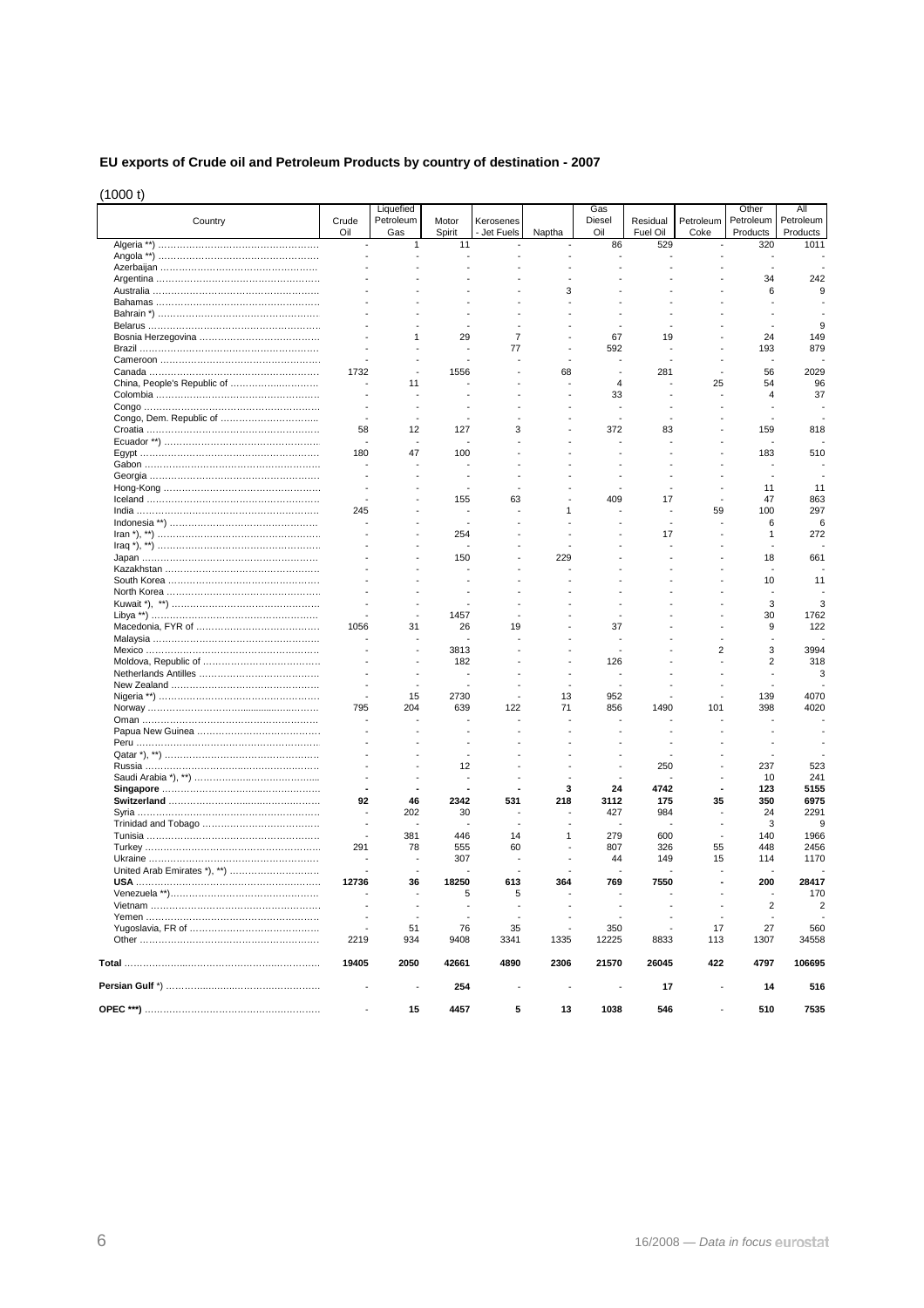## **EU imports of Crude oil and Petroleum Products by country of origin - 2007**

(1000 t)

|                             |                          | Liquefied        |                 |                          |                | Gas           |                      |                          | Other                 | All                   |
|-----------------------------|--------------------------|------------------|-----------------|--------------------------|----------------|---------------|----------------------|--------------------------|-----------------------|-----------------------|
| Country                     | Crude<br>Oil             | Petroleum<br>Gas | Motor<br>Spirit | Kerosenes<br>- Jet Fuels | Naptha         | Diesel<br>Oil | Residual<br>Fuel Oil | Petroleum<br>Coke        | Petroleum<br>Products | Petroleum<br>Products |
|                             | 13949                    | 2344             | 189             | 216                      | 3042           | 162           | 188                  | $\overline{\phantom{a}}$ | 1                     | 6142                  |
|                             | 9776                     |                  |                 |                          | 49             |               |                      |                          |                       | 49                    |
|                             | 15829                    |                  |                 |                          |                | 86            |                      |                          |                       | 136                   |
|                             | $\overline{\phantom{a}}$ | 12               |                 |                          | 4              |               |                      | 34                       | 16                    | 66                    |
|                             |                          |                  |                 |                          |                |               |                      |                          |                       |                       |
|                             |                          |                  |                 |                          |                |               |                      |                          | Ĭ.                    |                       |
|                             |                          |                  |                 | 696                      |                |               |                      |                          | 29                    | 761                   |
|                             | 121                      | 277              | 15              | 2                        | 62             | 1585          | 228                  |                          | 70                    | 2248                  |
|                             |                          |                  | ÷,              | ÷                        | ÷              |               |                      |                          | ÷,                    |                       |
|                             | 3914                     |                  | 16              |                          | 19             |               | 768                  |                          | 12<br>÷,              | 858                   |
|                             | 3661<br>÷,               |                  |                 |                          | 122            | 37            |                      |                          | 69                    | 211                   |
| China, People's Republic of | ÷,                       |                  |                 |                          | ÷,             |               |                      | 77                       | 48                    | 229                   |
|                             | 68                       |                  |                 |                          |                |               |                      |                          |                       |                       |
|                             | 261                      |                  |                 |                          |                |               |                      |                          |                       |                       |
|                             |                          |                  |                 |                          |                |               |                      |                          |                       |                       |
|                             |                          | 40               |                 |                          | 87             |               | 24                   | 7                        |                       | 172                   |
|                             |                          |                  |                 |                          |                |               |                      |                          |                       |                       |
|                             | 3515                     | 389              | 26              | 182                      | 546            |               | 13                   | 151                      | 61                    | 1419                  |
|                             | 1139                     |                  |                 |                          |                |               |                      |                          |                       |                       |
|                             | 11                       |                  |                 |                          | 12             | 108           | 32                   |                          |                       | 220                   |
|                             |                          |                  |                 |                          |                |               |                      |                          |                       |                       |
|                             |                          |                  |                 |                          |                |               |                      |                          | 30                    | 30                    |
|                             |                          |                  |                 | 1795                     |                | 487           |                      | 50                       | 1                     | 2374                  |
|                             | 3                        |                  |                 |                          |                |               |                      |                          | 0                     | 58                    |
|                             | 34482                    | 43               |                 |                          | 21             |               |                      |                          | 31                    | 174                   |
|                             | 18406                    |                  |                 |                          |                |               |                      |                          |                       |                       |
|                             |                          |                  |                 |                          |                |               |                      | 28                       | 38                    | 678                   |
|                             | 24565                    | 543              |                 |                          |                | 102           | 132                  |                          | ÷,                    | 799                   |
|                             |                          |                  |                 |                          |                | 128           |                      |                          | 105                   | 242                   |
|                             |                          |                  |                 |                          |                |               |                      |                          |                       |                       |
|                             | 6166                     |                  |                 | 3528                     |                |               |                      |                          |                       | 3741                  |
|                             | 58110                    | 291              | 64              | 701                      | 1633           | 369           | 743                  |                          | 21                    | 3952                  |
|                             |                          |                  |                 | 27                       |                | 68            |                      |                          | 40                    | 211                   |
|                             | 8624                     |                  |                 |                          |                |               |                      |                          | 1                     | 1                     |
|                             |                          |                  |                 |                          |                | 205           |                      |                          |                       | 205                   |
|                             |                          |                  |                 | 3                        |                |               | 8                    |                          | 4                     | 18                    |
|                             |                          |                  |                 |                          |                |               |                      |                          |                       |                       |
|                             | 15470                    | 561              | 94              |                          |                |               |                      |                          |                       | 825                   |
|                             | 78851                    | 2779             | 975             | 209                      | 335            | 1939          | 717                  | 26                       | 331                   | 7703                  |
|                             | 67                       |                  |                 |                          |                |               |                      |                          |                       |                       |
|                             |                          |                  |                 |                          |                |               |                      |                          |                       |                       |
|                             |                          |                  |                 |                          |                |               |                      |                          |                       |                       |
|                             | $\overline{2}$           |                  |                 | 84                       |                |               |                      |                          |                       | 127                   |
|                             | 185415                   | 742              | 21              | 516                      | 3233           | 14593         | 10249                |                          | 1453                  | 32155                 |
|                             | 41008                    | 410              | 25              | 2927                     | 25             | 33            |                      |                          | 14                    | 3460                  |
|                             |                          |                  | 94              | 181                      |                | 375           |                      |                          | 34                    | 855                   |
|                             | 620                      | 38               |                 | 5                        | $\overline{7}$ | 99            | 356                  |                          | 18                    | 563                   |
|                             | 8012                     |                  |                 | ÷,                       | 126            |               | 33                   |                          |                       | 159                   |
|                             |                          | 14               |                 | 83                       |                | 23            | 75                   |                          | ÷,                    | 196                   |
|                             | 2385                     |                  |                 | ÷,                       | 111            |               |                      |                          |                       | 178                   |
|                             | 1453                     |                  | 70              | ÷,                       | 121            | 23            | 114                  |                          | 74                    | 635                   |
|                             | 1179                     | 59               |                 |                          | 1              | 115           | 245                  | 37                       | 275                   | 763                   |
|                             | 1433                     | 111              | 30              | 2516                     |                |               |                      |                          |                       | 2741                  |
|                             | 1416                     | 21               | 154             | 126                      | 197            | 1485          | 1644                 | 6497                     | 1179                  | 11358                 |
|                             | 9353                     |                  |                 | 431                      |                | 697           |                      | 1965                     | 171                   | 3402                  |
|                             |                          | ÷,               |                 | 151                      |                |               |                      |                          |                       | 165                   |
|                             |                          |                  |                 |                          | 16             | ÷             | 1                    |                          |                       | 17                    |
|                             | 17940                    | 248              | 4533            | 2404                     | 855            | 7238          | 4763                 | 1080                     | 1356                  | 19329                 |
|                             |                          |                  |                 |                          |                |               |                      |                          |                       |                       |
|                             | 567204                   | 8921             | 6306            | 16784                    | 10625          | 29956         | 20333                | 9952                     | 5481                  | 109624                |
|                             | 101498                   | 564              | 55              | 9751                     | 47             | 33            |                      |                          | 74                    | 11004                 |
|                             | 208159                   | 3759             | 402             | 10404                    | 4771           | 1261          | 931                  | 1965                     | 237                   | 24672                 |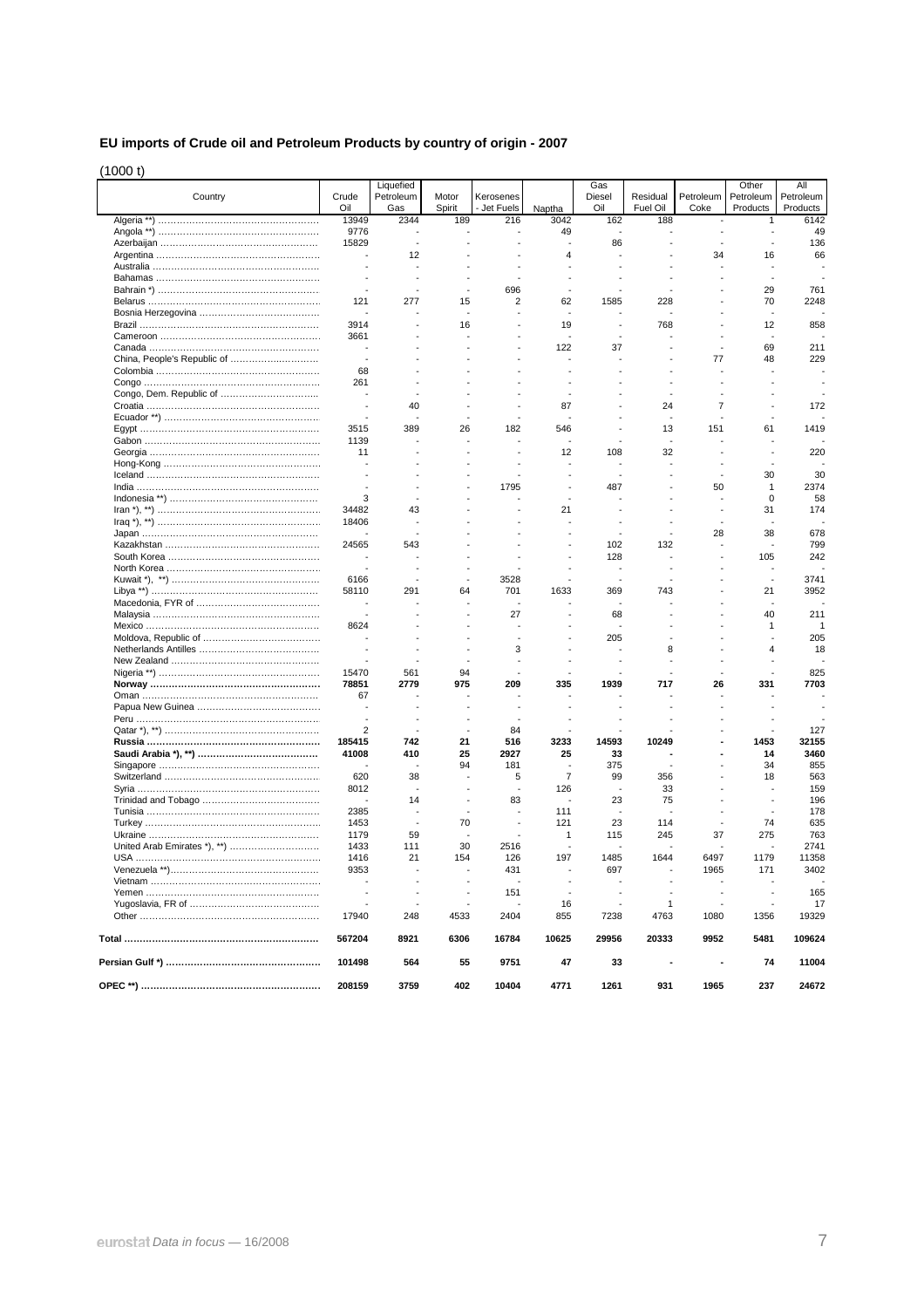

### **Figure 5: Imports of Crude oil and Feedstocks by Member State [% of total imports]**